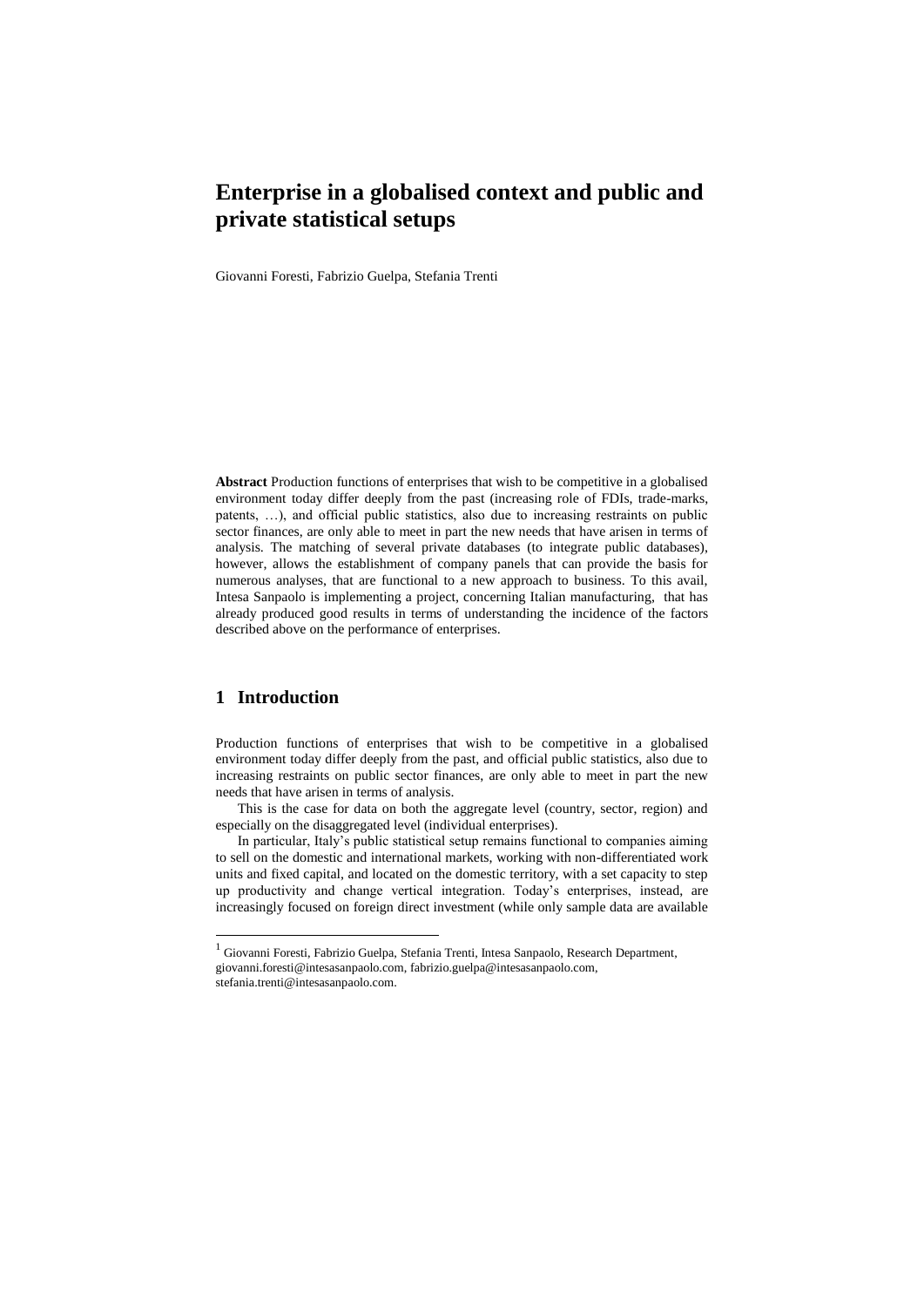on numerousness, with no information on the activities of foreign subsidiaries); on research and innovation (on which only sample data are available, with little time-series significance); on brands (no official information); on human capital (approximate information); on production chain interactions with strategic suppliers (no information on exchanges between companies); on high ICT content organisation (approximate information); on increasingly M&A-based growth (no official information*);* on the quality of certified processes (no official information). The competitive context is also increasingly heterogeneous, in terms of enterprises, and therefore requires greater sample sizes than in the past.

The matching of several private databases (to integrate public databases), however, allows the establishment of company panels that can provide the basis for numerous analyses, that are functional to a new approach to business. To this avail, Intesa Sanpaolo is implementing a project that has already produced good results in terms of understanding the incidence of the factors described above on the performance of enterprises.

# **2. A new playing field requiring new statistics**

In recent years, the relative importance of individual components of enterprise "production functions" has changed, with some becoming decisively more important than before and compared to others. Understanding how closely enterprises follow a winning mix of strategies is fundamental for the country as a whole. Indeed, this is the main problem facing Italy: the number of enterprises that meet the new needs of the market is still too low. Yet it is not a matter of inventing radical new business models, but simply introducing models already successfully adopted by others.

The competitiveness of an enterprise is increasingly based on the following factors:

- Innovation and R&D;
- Intangibles (such as human capital, brands, quality and environmental awareness);
- Foreign direct investment.

In the past, these factors were often considered of residual importance, which partly explains why enterprises have performed below their potential. The statistics available are also very limited.

#### **Innovation and R&D**

If we take innovation in a broad and not just technological sense, Italian enterprises absolutely match their competitors in other developed nations in their capacity to innovate. However, historically, they have excelled more in "adaptation" (incremental innovation) than in producing radical innovation. Our enterprises invest very little in R&D; in Italy expenditure is equal to 0.65% of GDP compared to 1.32% in France, 1.86% in Germany, and 0.74% in Spain. This situation is no longer sustainable, especially for sales directed at markets as saturated as Western markets are.

#### **Intangibles: human capital, brands and certified quality**

Enterprises are made up of men and women, so choosing personnel is fundamental. On this front though, Italian industry suffers from a lack of supply (few graduates) and a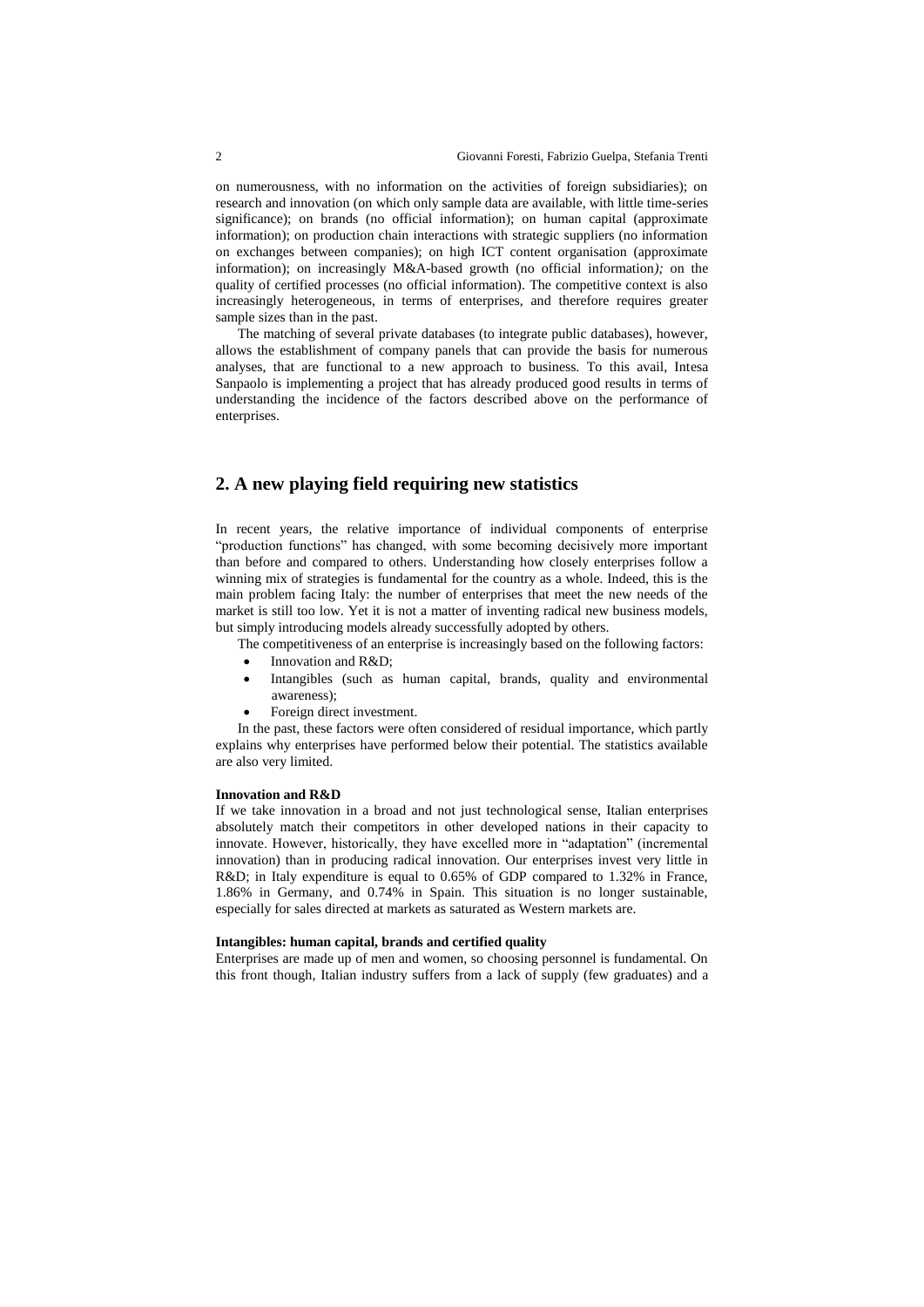lack of demand (few enterprises recruit skilled workers). Although the number of graduates has grown in recent years, the gap in the number of young graduates (aged 25–34 years) compared to the OECD average has widened. Investment in the development of human capital within companies is also very low: in Italy only 32% of enterprises invest in training, compared to 74% in France, 69% in Germany, and 47% in Spain. Italian enterprises similarly trail behind when it comes to brands, which are becoming more and more important in reaching an ever-larger audience of customers. Policies are often found to be inadequate, with investments spread across several brands which are individually "weak", and generally little attention focused on the issue. Finally, quality must be "certified" as far as possible. Enterprises are increasingly seeking out new customers, who are unlikely to have any direct knowledge of the product; for them, ISO certification, for example, can provide suitable reassurance. Environmental strategies, too, may help firms to improve their competitiveness, reducing costs and increasing sales through better access to new markets and differentiating products (Molina-Azorin et alii, 2009).

#### **Foreign direct investment**

Until 10–15 years ago, an extremely limited number of Italian enterprises had foreign direct investments (FDI); today, internationalisation has become a mainstream phenomenon and thousands of enterprises have become involved. Nevertheless, there is still enormous ground to be covered, as the gap between Italy and other countries bears out. In Italy, outward FDI stock totals USD 578 billion, compared to USD 1,720 billion in France, USD 1,378 billion in Germany, and USD 646 billion in Spain.

### **3. The Intesa Sanpaolo integrated database**

Integrated databases are essential to measure the spread of said strategies and their quantitative effect on performance. Accordingly, Intesa Sanpaolo has created a panel that draws from several diverse private databases, which provide a part of the statistical basis needed:

- Financial statements (CEBI);
- EPO patents (Thomson Scientific);
- Foreign direct investment (Reprint);
- ISO certificates (Accredia);
- Trade-marks (UIBM, OIHM, USPTO, WIPO);
- Credit ratings (CEBI, Intesa Sanpaolo);
- Corporate Group charts (Intesa Sanpaolo).

The archives are matched using "tax ID No." as the key. However, only some of the archives contain that information at their source. In particular, patent, certification and trade-mark archives contain only the business name and address of the enterprise. As a result, an algorithm was developed for matching a business name and address to other databases containing both the same information and the tax ID No. The main problem is that different business names and addresses may appear for the same enterprise (for instance, abbreviated names, acronyms with or without full stops, presence of the abbreviated legal form, etc.). The tax ID No. of an enterprise may also change over the years.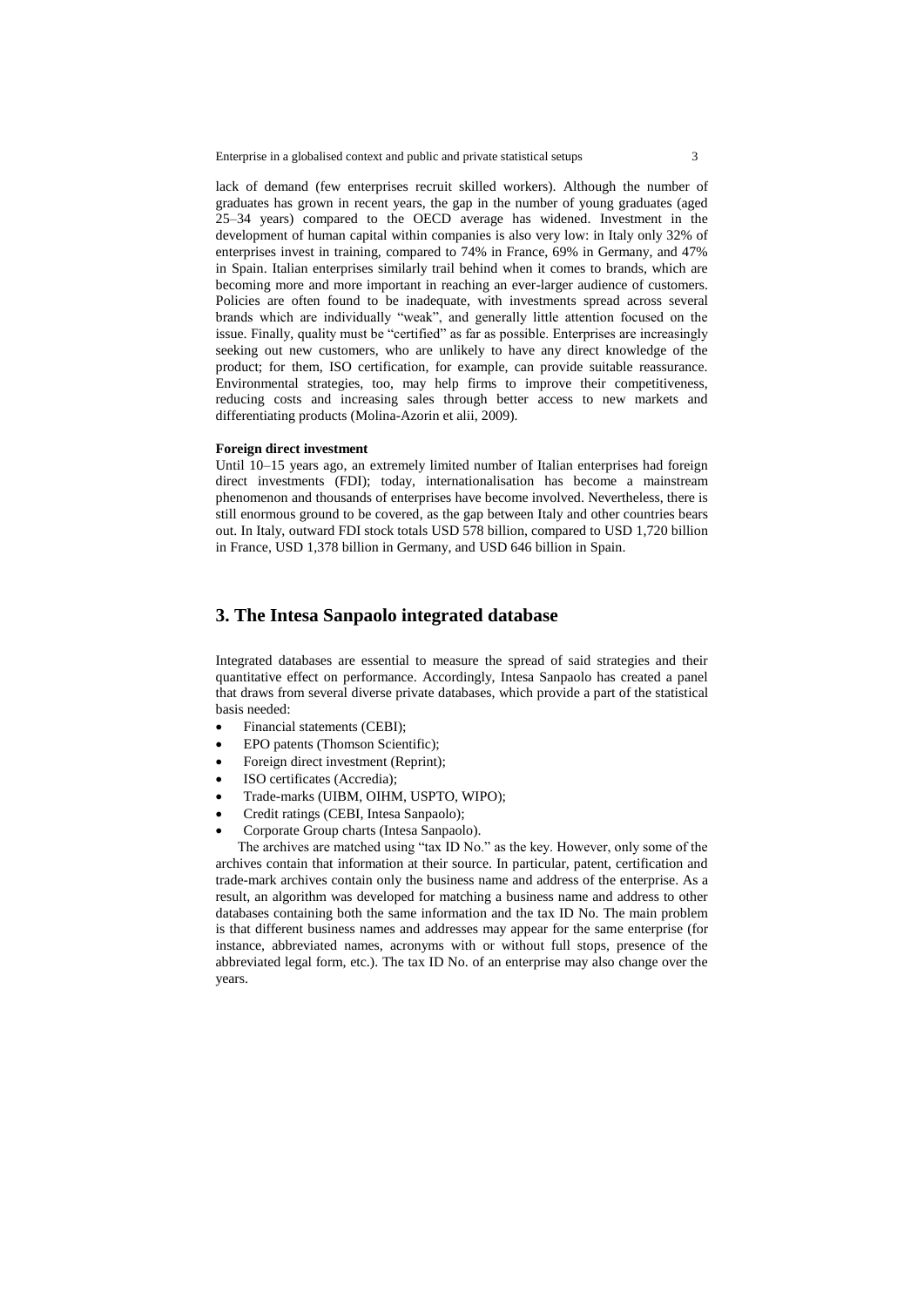### **4. Some results**

Numerous analyses have been performed using the database. This paper focuses on the role of four variables: foreign direct investment, patents, quality certificates, and trademarks.

Intesa Sanpaolo (2011) conducted a study on 45,495 enterprises specialising in sectors typical of industrial districts. The model specification was straightforward, exploiting a growth equation used in other studies in which growth (measured as the logarithmic differential of sales in the two years 2008 and 2010) is presented in relation to the initial size of the enterprise, including a squared term to account for the possibility of non-linear growth in enterprises. Besides the control variables concerning sales, a series of dummy variables were introduced for each sector along with other variables to give an approximation of the competitive positioning of the enterprises:

- an innovation variable, which takes the value 1 if the enterprise filed a patent application between 1998 and 2007 or, otherwise, 0;
- a "quality certificate" variable which takes the value 1 if the enterprise has obtained certification of its quality management system;
- an "environment certificate" variable which takes the value 1 if the enterprise has obtained certification of its environmental management system;
- an "FDI OUT" variable which takes the value 1 if the enterprise has invested in at least one foreign enterprise;
- an "FDI IN" variable which takes the value 1 if the enterprise has foreign investors;
- a "district" variable which takes the value 1 if the enterprise belongs to a district;
- "export propensity" (not available at the enterprise level) was estimated for each combination of province–sector (3 digits) on the basis of the ratio of exports to employees in 2007, with the latter taken from the Italian National Institute for Statistics (ISTAT)'s ASIA database. The variable was introduced to see if enterprises in sectors/areas with a high propensity to export were more or less affected over the three-year period by the collapse in international demand in 2009 and the subsequent recovery in 2010.

An estimate was then produced of the impact of innovation, quality and environment certificates and internationalisation on the sales growth between 2008 and 2010 of Italian enterprises operating in district sectors.

Table 1 clearly shows a positive link between the sales growth and innovation, after taking into account enterprise size and sector of operation (see *inter alia* Archibugi, Pianta, 1996; Robertson, Jacobson, Langlois, 2009; Blake, Pain, 1994).

The same link emerged between sales growth and both quality and environment certificates (see Heras, Dick, Casadéus, 2002; Chapman, Murray, Mellor, 1997; Chow-Chua, Goh, Boon Wan, 2003; Naser, Karbhari, Mokhtar, 2004), which paid off in terms of customer retention, achieved by guaranteeing compliance with quality standards and control of environmental impact. The district variable was also positive, though it was not significantly above zero.

Similarly interesting outcomes emerged on the internationalisation front. Export propensity showed a significant positive result, confirming that even during the worst of the crisis, the capacity to sell one's products abroad brought rewards, especially with the good recovery in international demand in 2010. The link can also be explained by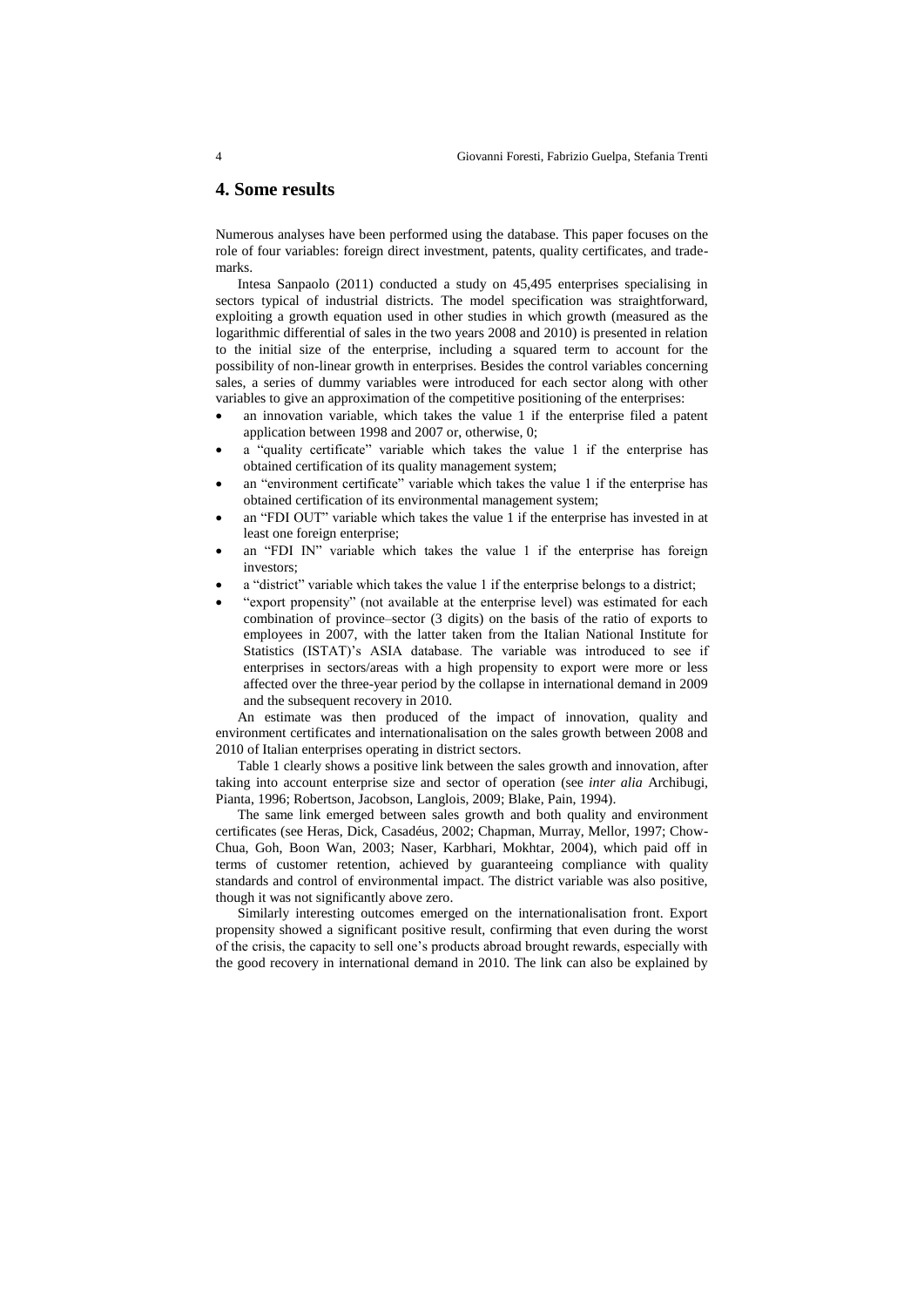the presence of positive externalities to trade in regions/sectors showing good knowledge of foreign markets.

**Table 1:** Determinants of sales growth 2008-10 - Model 1

|                                  | <b>Parameter</b> | T        | P        |
|----------------------------------|------------------|----------|----------|
| Intercept                        | $-0.319$         | $-2.410$ | 0.016    |
| $Log$ (sales 2008)               | 0.010            | 0.340    | 0.731    |
| Log (sales $2008$ ) <sup>2</sup> | $-0.001$         | $-0.660$ | 0.511    |
| <b>Ouality certific.</b>         | 0.103            | 9.060    | $-.0001$ |
| Environ, certific.               | 0.074            | 2.740    | 0.006    |
| <b>Patents</b>                   | 0.036            | 2.450    | 0.014    |
| <b>FDI OUT</b>                   | $-0.005$         | $-0.290$ | 0.775    |
| <b>FDI IN</b>                    | 0.058            | 2.870    | 0.004    |
| <b>District</b>                  | 0.002            | 0.270    | 0.787    |
| <b>Export propensity</b>         | 0.008            | 3.060    | 0.002    |
| Sector dummies                   |                  |          |          |

**Table 2:** Determinants of sales growth 2008-10 - Model 2

 $\blacksquare$ 

|                                      | <b>Parameter</b> |          | P       |
|--------------------------------------|------------------|----------|---------|
| Intercept                            | $-0.048$         | $-0.330$ | 0.742   |
| $Log$ (sales 2008)                   | $-0.032$         | $-1.000$ | 0.319   |
| Log (sales $2008$ ) <sup>2</sup>     | 0.001            | 0.540    | 0.588   |
| <b>Environ. Certificates</b>         | 0.086            | 3.220    | 0.001   |
| <b>Patents</b>                       | 0.034            | 2.190    | 0.028   |
| <b>FDI OUT</b>                       | $-0.028$         | $-1.670$ | 0.095   |
| FDI IN                               | 0.075            | 2.720    | 0.007   |
| <b>District</b>                      | $-0.008$         | $-0.870$ | 0.385   |
| <b>Export propensity</b>             | 0.008            | 2.780    | 0.006   |
| <b>FDI*</b> Ouality certif.          | 0.096            | 2.240    | 0.025   |
| District*Oual. cert.                 | 0.109            | 3.940    | < .0001 |
| <b>Short term loans</b>              | $-0.040$         | $-3.480$ | 0.001   |
| <b>Financial Leverage</b>            | $-0.025$         | $-32.11$ | < .0001 |
| Sector dummies                       |                  |          |         |
| $R^2$ = 0.0164 Adj $R^2$ = 0.0158    |                  |          |         |
| $F = 60.23 \text{ Pr} > F = 60.0001$ |                  |          |         |
|                                      |                  |          |         |

In confirmation of outcomes documented in the literature, local branches of multinationals were found to have had the strongest growth performances, driven by their competitiveness but also their cross-border nature. Indeed, foreign branches are a bridge for accessing local markets and bordering areas, towards which trade flows also intra-firm - are activated (O'Sullivan, 1993; Blake e Pain, 1994).

The effects of outgoing internationalisation were instead negative, though not significant (see Amighini, Rabellotti, 2006; Chiarvesio, Di Maria, Micelli, 2006;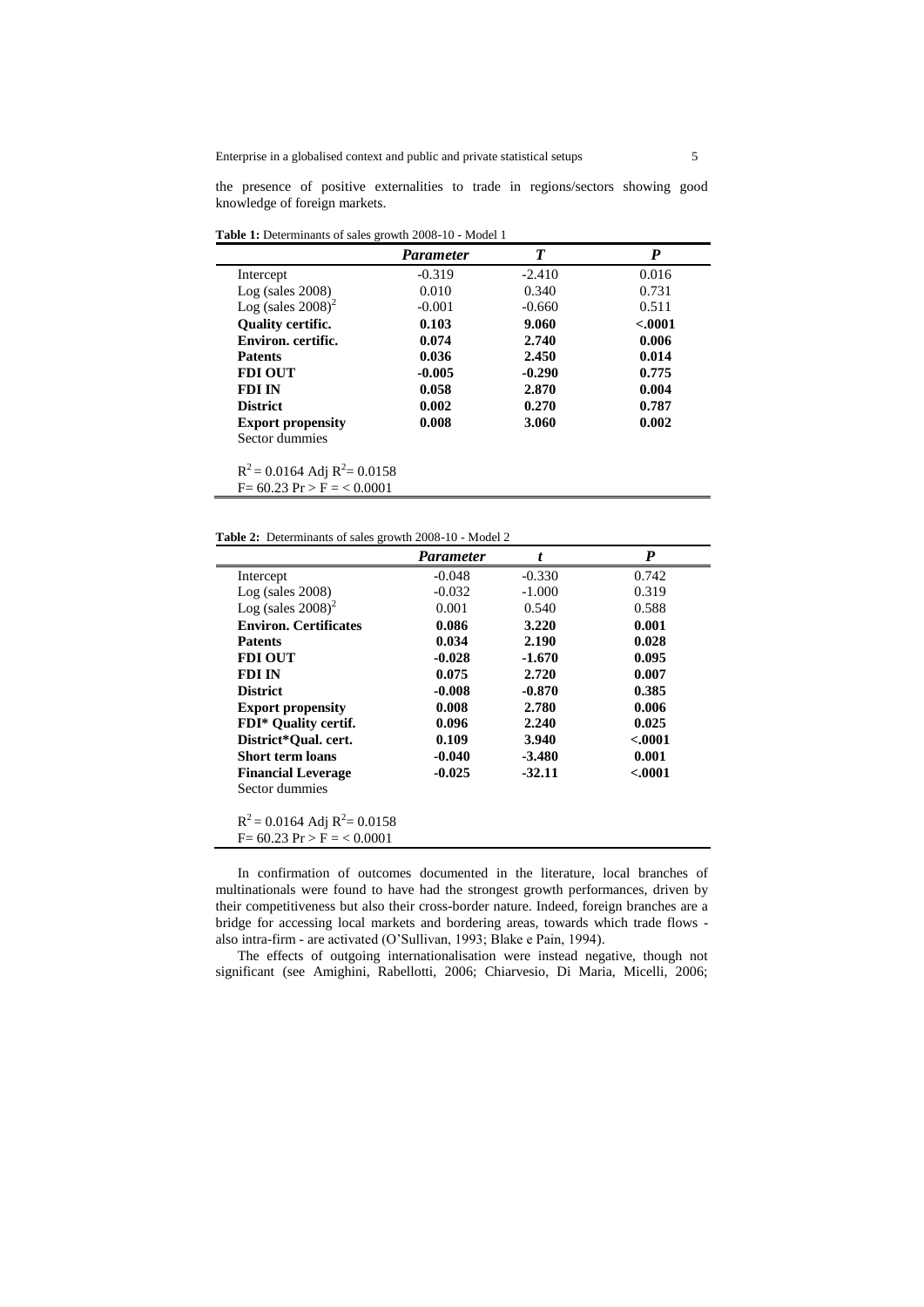Mariotti, Mutinelli, Piscitello, 2006; Tattara, 2009). The sign and significance of this variable may have been influenced by problems of an accounting and statistical nature and economic reasons. From an accounting point of view, econometric estimates draw from the financial statements of the parent company and not from consolidated financial statements, which also report the results of delocalized production facilities and hence give a better picture of the effects of foreign direct investment on performance. Economically, the opening of foreign production facilities may adversely affect technical efficiency and have negative repercussions on production control, logistics and quality standards.

In order to account for an enterprise's capacity to manage the greater complexity that comes with the internationalisation of production processes, we decided to introduce an interaction term between foreign direct investment and quality certificates, in the assumption that these certificates may represent an indirect measure of an enterprise's capacity to organize and control such greater complexity, by overseeing and coordinating cross-border operations that are geographically dispersed. Table 2 shows the outcomes of the new model, which also includes an interaction term between the dummy "district" and "quality certificates" variables, along with two financial variables: short-term bank loans and financial leverage in 2008. The aim was to determine whether quality certificates - which are not widespread in industrial districts - may be of help to district enterprises in a competitive scenario demanding ever greater international openness and cross-border production and commercial ties. The financial variables were instead introduced to gauge their effect on the management of operations in a period shaped by strong financial instability.

If we focus on the new explanatory variables introduced, it is evident that financial management during the global financial crisis influenced the sales growth. Specifically, high levels of short-term bank loans and financial leverage penalized such growth. Hence, in our particular historical times, it would seem that having a balanced equity and financial situation is necessary to achieve sustainable growth.

Differences in growth also emerged between certified enterprises operating within districts and certified enterprises operating outside districts. Belonging to a district still has its advantages; however, unlike in the past, those advantages can only be acquired through strategic levers connected not only with production such as, for instance, quality certification.

Finally, it is interesting to observe how the internationalisation of production operations has positive effects on enterprises with quality certificates, that is, on those enterprises capable, according to our assumptions, of keeping the high organisational complexity connected with the need to manage and coordinate cross-border production operations under control. It remains unclear, however, the impact in the mid/long-term on local operations and, in particular, on the capacity to keep production know-how and the capacity to innovate high.

Again on the topic of internationalisation, an attempt was made to produce a model analogous to that shown in Table 1, but with interaction between FDI OUT and the patent variable, instead of between FDI OUT and quality certificates. The results show that such interaction is positive, confirming that international enterprises can exploit the outcomes of innovation on a much broader scale.

Another study (Intesa Sanpaolo, 2010) analysed the role of brands in driving growth (Beenstock, 1998; Tesar, 2006; Madden, Fehle, Fournier, 2006). The regressors used in the model included:

the size of the enterprise, inserted as a control variable;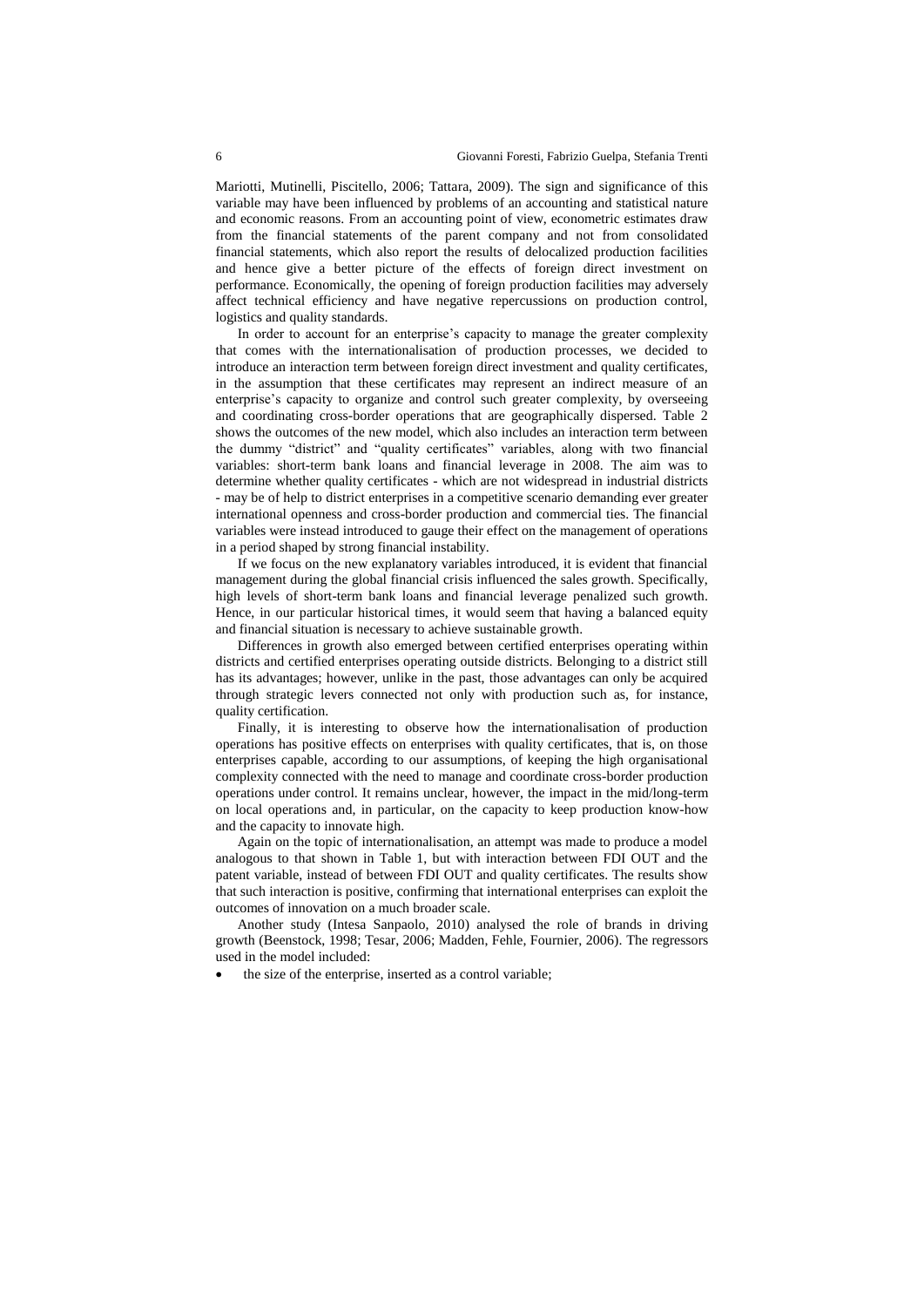- an indicator measuring the "value" of a trade-mark on a continuous interval between 0 and 1. The indicator was used to quantify the renown and distinctiveness of a trade-mark with the public, also taking into consideration the geographic reach of the area in which it is known. The trade-mark value proposed takes into account the number of intellectual property offices with which a trademark is registered (USPTO, UIBM, OHIM, WIPO), the number of countries in which the trade-mark is protected, and the number of commodity sectors covered by the trade-mark over time. The assumption underlying this indirect measure of a trade-mark value is that the higher the number of countries in which trade-mark protection is requested and the higher the number of commodity sectors covered, the greater the value that the enterprise attributes to the trade-mark itself;
- the number of trade-marks filed by each enterprise.

|                                  | Parameter           |          |       |
|----------------------------------|---------------------|----------|-------|
| Intercept                        | $-0.327$            | $-0.270$ | 0.788 |
| $Log$ (sales 2007)               | $-0.010$            | $-0.040$ | 0.972 |
| Log (sales $2007$ ) <sup>2</sup> | 0.002               | 0.130    | 0.896 |
| Nr of trade-marks                | $-0.033$            | $-1.840$ | 0.066 |
| Value of trade-marks             | 0.267               | 2.210    | 0.028 |
| $R2 = 0.0304$                    | $F = 2.26$          |          |       |
| Adj R-Sq = $0.0169$              | $Pr > F = < 0.0633$ |          |       |

On the basis of our estimates, it was found that registered trade-marks with little value (as they are largely unknown) did not influence the growth performance. By contrast, the trade-marks with value were clearly important as they had a positive and significant influence on an enterprise's sales growth (Table 3). This clearly underscores the need for enterprises not only to create corporate and product brands but to give value to those brands by having them registered as distinctive marks to be used both in Italy and abroad in a number of commodity sectors. Furthermore, building a successful brand through the use of careful strategies at both the creative and distribution and promotional stages is easier to achieve and economically more sustainable if the enterprise focuses on a single brand. Multibrand policies can instead be costly, unsustainable and largely ineffective, especially in a globalized playing field in which enterprises need to reach several markets successfully. Such policies risk damaging the enterprise's growth, as can be seen from the negative and significant value taken by the variable measuring the number of trade-marks filed by each single enterprise.

### **References**

Amighini A., Rabellotti R.: The effects of globalization on Italian industrial districts: evidence from the footwear sector. In: European Planning Studies, vol. 4, pp. 485-502 (2006)